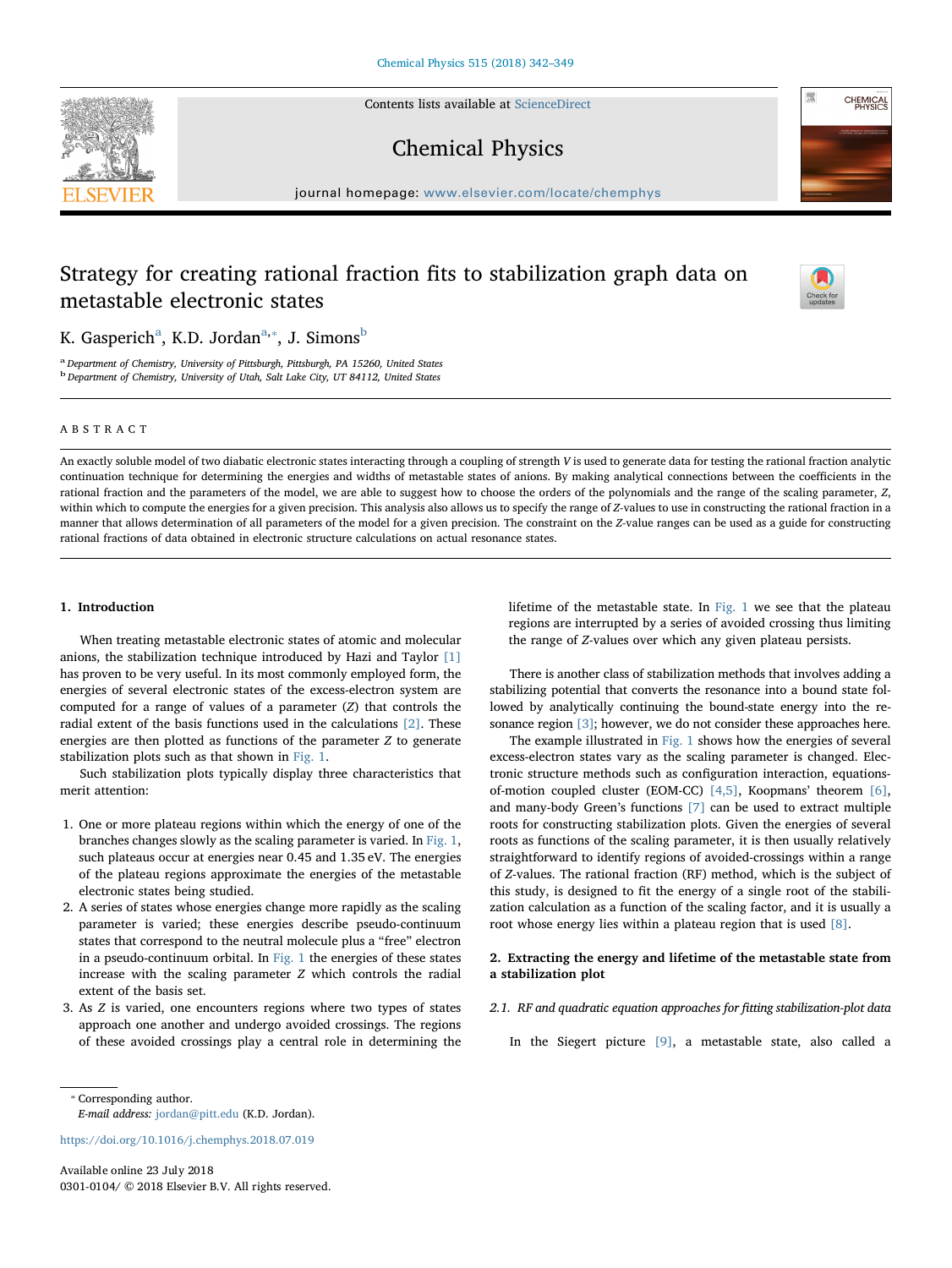<span id="page-1-0"></span>

Fig. 1. Example of a stabilization plot of the energies of several excess-electron states relative to the energy of the corresponding neutral for the case where increasing the parameter Z scales the radial extent of the basis set. The curves in black are reproduced from A. Macias and A. Riera, The Journal of Chemical Physics, 96, 2877 (1992)], with the permission of AIP Publishing. The colored dashed regions were added by the present authors. The regions surrounded in blue illustrate two of the plateaus, those in red illustrate four of the avoided crossings, and those in green illustrate two of the pseudo-continuum regions (see text).

resonance, is associated with a complex energy *E<sub>R</sub>*−i*Γ*/2, where *E<sub>R</sub>* is the resonance position and  $\Gamma$  the width is proportional to the reciprocal of the lifetime. This complex energy, when substituted into  $e^{-iEt/\hbar}$ , describes a state that decays in time. Correspondingly, one can view such a state as having an energy uncertainty (or width)  $\Gamma$ . The resonance parameters  $E_R$  and  $\Gamma$  can be obtained by analytically continuing the energy as a function of Z into the complex plane, locating the stationary points  $Z_{sp}$  where  $\partial E/\partial Z = 0$ , and then evaluating E at  $Z_{sp}$  [\[10\]](#page-7-8). In the RF method, analytic continuation is performed after using computed energy values to construct a rational fraction:

<span id="page-1-3"></span>
$$
E(Z) = \frac{N(Z)}{D(Z)}\tag{1}
$$

where

$$
N(Z) = \sum_{j=0}^{j=n} n_j Z^j
$$
\n
$$
(2)
$$

and

$$
D(Z) = \sum_{j=0}^{j=d} d_j Z^j
$$
 (3)

When the coefficients in the numerator and denominator are determined from the coefficients of a Taylor series expansion of a function, the RF is also referred to as a Padé approximant [\[11\]](#page-7-9); when the coefficients are determined using numerical data giving E at various Zvalues, the term RF is preferred.

The  $[n, d]$  approximant has  $n + d + 2$  parameters; however, only  $n + d + 1$  of these are independent, because the energy depends on the ratio  $N/D$  rather than on  $N$  and  $D$  individually. Often, one opts to set  $d_0 = 1$ , but other choices are possible. After using the computed energies to determine the values  $\{n_i, d_i\}$  of the expansion coefficients, the derivative of the energy with respect to Z is evaluated and set equal to zero,

<span id="page-1-1"></span>
$$
\frac{\partial E}{\partial Z} = 0 \tag{4}
$$

Solving Eq. [\(4\)](#page-1-1) for the Z-values at which this equation holds gives

the complex stationary points  $Z_{sp}$ , which are then substituted into the rational fraction expression to generate complex stationary energies

$$
E_{sp} = E_R \pm i\Gamma/2 \tag{5}
$$

Although the primary goal of this paper is to analyze the RF method, it is useful to also consider the alternative quadratic equation (QE) approach  $[2,10,12]$ , in which one introduces the following expression for how the energy E varies with the scaling parameter Z:

<span id="page-1-4"></span>
$$
P(Z)(E(Z))^2 + Q(Z)E(Z) + R(Z) = 0
$$
\n(6)

where  $P$ ,  $Q$ , and  $R$  are polynomials in  $Z$ :

$$
P(Z) = \sum_{j=0}^{j=p} p_j Z^j
$$
 (7)

$$
Q(Z) = \sum_{j=0}^{j=q} q_j Z^j
$$
\n(8)

$$
R(Z) = \sum_{j=0}^{j=r} r_j Z^j
$$
\n(9)

This expression has  $p + q + r + 3$  total parameters, but, as with the RF, the energy is unchanged when all polynomials in Z are scaled by a constant factor; therefore, the number of independent parameters is  $p + q + r + 2$ , and a common choice is to set  $p_0$  equal to unity. After the polynomial coefficients  $\{p_j, q_j, r_j\}$  are determined by fitting, one solves for E, obtaining

<span id="page-1-2"></span>
$$
E(Z) = -\left[\frac{Q(Z)}{2P(Z)}\right] \pm \sqrt{\left[\frac{Q(Z)}{2P(Z)}\right]^2 - \frac{R(Z)}{P(Z)}}\tag{10}
$$

The derivative of the energy expression in Eq.  $(10)$  with respect to Z is then set to zero to determine (complex) values of  $Z$  at which  $E(Z)$  is stationary, which are then substituted into Eq. [\(10\)](#page-1-2) to generate the complex energies associated with the stationary points, yielding  $E_{sp} = E_R \pm i\Gamma/2$  as discussed above. In general, the stationary points  $Z_{sp}$ associated with a resonance arising from a pair of coupled diabatic states are not far from the complex branch points associated with the avoided crossing between discrete and pseudo-continuum diabatic states  $[10]$ . The branch points of Eq.  $(10)$  occur at values of Z where  $Q^2(Z) - 4P(Z)R(Z) = 0$ . The QE framework builds into its working equations the existence of branch points, whereas the RF method does not.

If one utilizes the same number of  $E(Z_k)$  data points as one has parameters in either the RF or QE analytic continuation expression, one obtains a system of linear equations to be solved for the polynomial coefficients. In the RF approach, one can cast the problem in the form of a continued fraction, which allows the coefficients to be determined by a recursion relation [\[13\].](#page-7-10) Alternatively, one can employ more data points than parameters and use a least-squares procedure to optimize the parameters. The details of how one fits the calculated energy values to either Eq. [\(1\)](#page-1-3) or Eq. [\(6\)](#page-1-4) will not be further discussed in this work; rather our focus will be on how to determine optimal ranges of  $Z_k$  values used to compute the energies used in the fits and what order of polynomials should be used in the RF fits.

# 2.2. Selecting data points for RF fits that are not too far from avoided crossings

Pairs of diabatic states of the same symmetry that cross as the scale parameter is varied undergo avoided crossings when they are allowed to interact as shown in [Fig. 1](#page-1-0), resulting in adiabatic energies that display complex branch points. This behavior is the primary motivation for introducing the QE analytic continuation procedure. In the QE approach, the data for the fitting generally employs data points from the vicinity of an avoided crossing but may also include values more distant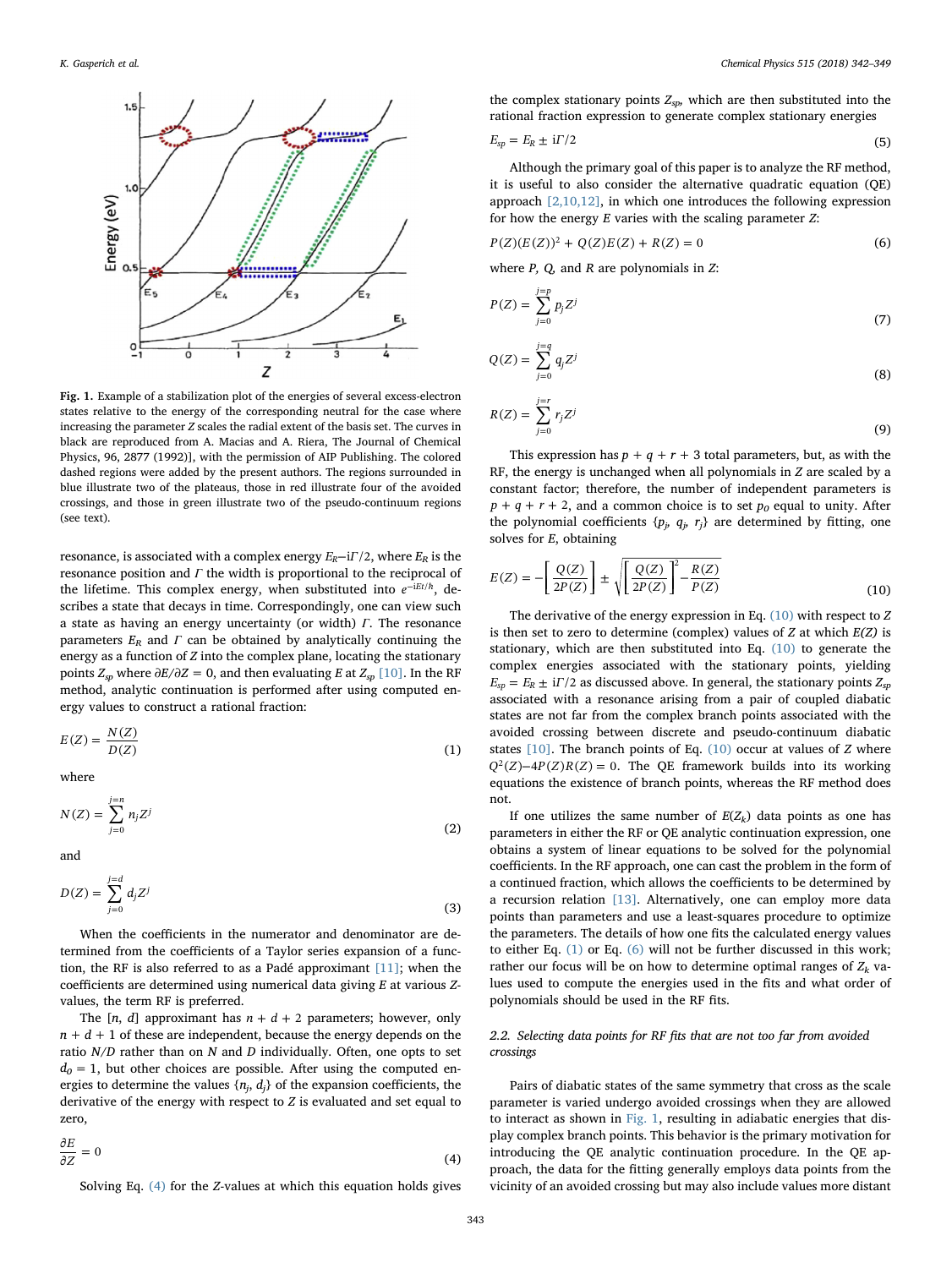from the avoided crossing; moreover, in the QE approach, the data points can be chosen from a single branch or from both branches involved in the chosen avoided crossing. RFs of the form given in Eq. [\(1\)](#page-1-3) do not properly describe the branch points but generally have poles and zeros at Z-values close to where the diabatic states cross. If one were performing the analytic continuation using a simple power series, one would then have to avoid data points "close" to the crossing point of the diabatic curves because such points might be outside the radius of convergence of the series. With RFs, this is less of an issue as convergence can be achieved even when using data points close to the crossing region, although the inclusion of such points may slow down the rate of convergence, and, in practice, one often avoids using such data points.

As we illustrate later, the RF approach will not be able to accurately describe the resonance if one only uses data points from a stabilization plot that are "far" from the avoided crossing. In that case, the E(Z) vs. Z data contain too little information about the strength of the coupling between the two diabatic states. A main goal of this work is to provide a path by which one can estimate how close to the crossing point one must include  $E(Z)$  data points given the precision to which one knows the Z-variation of the energies contained in the stabilization plot. Alternatively, we show to what precision one must, if feasible, determine the E-values for a given choice of Z-values.

## 3. Model for which the exact energy and width are known

# 3.1. What is the purpose of introducing an analytically solvable model?

We use  $E(Z)$  vs. Z data generated from a model's exact solution and from expansions of the model's exact solution valid through various orders in the coupling strength V to illustrate the problems that arise if one employs data points too far from a crossing point in forming a RF. We provide explicit formulas, in terms of the model's parameters, for the ranges of Z within which data should be calculated given the precision ε to which variations in the energies E(Z) are known as Z varies and given the order in V to which one wishes to determine the resonance state's width.

We suggest that the lessons learned from testing RF methodology on this exactly soluble model can be applied to ab initio electronic structure stabilization graphs. In particular, by using data from an ab initio stabilization graph's plateau-region and from its region approaching an avoided crossing to make connections to the model's parameters, the analytical expressions obtained for the model can be used to estimate the range of Z-values to use in creating an RF fit to the ab initio data.

#### 3.2. The model energy expression and its resonance energy and width

The avoided crossings that pairs of diabatic states undergo can be qualitatively described using a two-state Hamiltonian matrix whose diagonal elements  $H_{11}$  and  $H_{22}$  describe the energies of the diabatic states as functions of the scaling parameter and whose off-diagonal element V describes the coupling. The two eigenvalues of the resulting matrix are given by  $\frac{1}{2} \{ (H_{11} + H_{22}) \pm \sqrt{4V^2 + (H_{22} - H_{11})^2} \}$ . Distant from an avoided crossing, the energies of the diabatic states generally vary monotonically with the scaling factor Z, which suggests that  $H_{11}$  and  $H_{22}$  can be represented as low-order polynomials in Z.

The most elementary reasonable model [\[14\]](#page-7-11) of a stabilization plot's avoided crossing region assumes two diabatic states whose energies vary linearly (in the region of their crossing) with the scaling parameter Z

$$
H_{11} = -b_1 + a_1 Z \quad and \quad H_{22} = -b_2 + a_2 Z \tag{11}
$$

These diabatic states intersect at the point

$$
Z_0 = \frac{b_2 - b_1}{a_2 - a_1} \tag{12}
$$

where their common energy is

$$
H_{11}(Z_0) = -b_1 + a_1 Z_0 = H_{22}(Z_0) = -b_2 + a_2 Z_0 = E^0
$$
\n(13)

The parameter Z could be the factor by which selected diffuse atomic basis functions are scaled. Alternatively, it could be  $(1/R<sup>2</sup>)$ , where  $R$  is the radius of a spherical box within which continuum radial basis functions are constrained. In any case, it is best to define Z in a manner that makes the Z-dependence of the diabatic pseudo-continuum states as linear as possible.

The energy of the diabatic discrete state (here designated as  $H_{11}$ ) would be expected to be independent of or only weakly dependent on Z. However, the overlap between the pseudo-continuum basis functions and the discrete state can introduce a Z-dependence to  $H_{11}$ . Assuming the two orthogonalized diabatic states couple with an off-diagonal Hamiltonian matrix element, *V*, solution of the associated  $2 \times 2$  secular equation gives the expression

<span id="page-2-0"></span>
$$
E = E^0 + a(Z - Z_0) \pm \sqrt{V^2 + \left[\frac{\delta a}{2}(Z - Z_0)\right]^2}
$$
(14)

where  $a = \frac{a_1 + a_2}{2}$  and  $\frac{\delta a}{2} = \frac{a_2 - a_1}{2}$ .

As can be seen from [Fig. 1](#page-1-0), the diabatic states that undergo an avoided crossing in a stabilization plot do not rigorously vary linearly with the scaling parameter; moreover, although we take V to be constant within our model, in general it will depend on Z, because of the Zdependence in the coupling between the diabatic states and the impact of the overlap contribution [\[15\]](#page-7-12). For these reasons, the analytical results obtained here are certainly approximate representations of stabilization graphs from electronic structure calculations. Our analysis could readily be extended to treat cases in which V depends on Z and the diabatic states' energies vary non-linearly with Z; however, here we will limit most of our discussion to the simplest case in which the diabatic energies (accounting for overlap between the discrete and pseudo-continuum states) are assumed to vary linearly and V is assumed to be constant.

In this paper, we use Eq. [\(14\)](#page-2-0) to generate values of  $E(Z_k)$  to use as input data for Eq. [\(1\)](#page-1-3) to subsequently determine the energies and widths of the resonance. We do so for three sets of parameters describing resonances with widths differing by a factor of 10 and resonances with clear plateaus and one in which the plateau has a substantial slope. We will refer to energies computed from Eq. [\(14\)](#page-2-0) as the exact energies for the model problem. We suggest that employing Eq. [\(14\)](#page-2-0) to generate "test data" to use in Eq. [\(1\)](#page-1-3) can provide valuable insight into the performance of the RF method for different choices of input data because plots of energies obtained from Eq. [\(14\)](#page-2-0) display the essential characteristics of actual stabilization plots. Moreover, as we illustrate later, the functional form given in Eq.  $(14)$  can offer guidance about what powers of Z to use and what range of Z-values to use in forming an effective RF. We suggest that any RF whose polynomials do not contain at least these minimum powers of Z or that do not use data from the recommended range of Z-values will not only fail to give accurate resonance energies and widths for the model problem used here but will also fail when applied to stabilization plot data for real chemical systems.

<span id="page-2-1"></span>The exact stationary points for the above model are

$$
Z_{sp} = Z_0 \pm 2\mathrm{i}V \frac{a}{\delta a \sqrt{a_1 a_2}}\tag{15}
$$

<span id="page-2-2"></span>with the associated energies being

$$
E_{sp} = E^0 \pm 2\mathrm{i}V \frac{\sqrt{a_1 a_2}}{\delta a} \tag{16}
$$

The branch points for the model occur at  $Z_{bp} = Z_0 \pm 2i \frac{V}{\delta a}$ ; hence the stationary points lie further off the real axis than the branch points by a factor of  $a/\sqrt{a_1 a_2}$ .

For the remainder of this paper, we will assume that (i)  $|a_2| > |a_1|$ , (ii) that  $a_2$  and  $a_1$  have the same sign, and (iii) that data from only the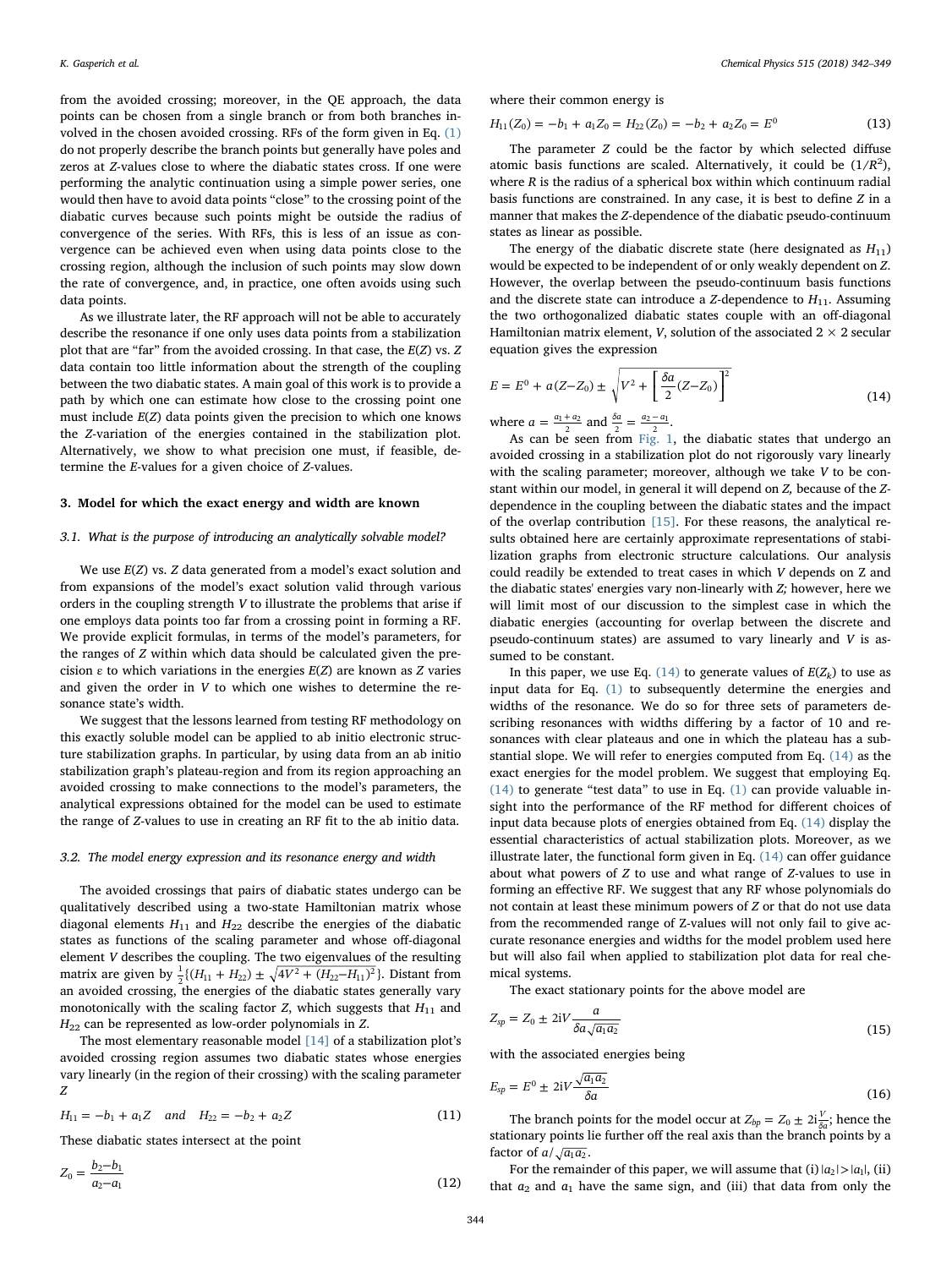branch having the smaller slope (i.e., the plateau branch with slope  $a_1$ ) is being used to generate the  $E(Z_k)$  data employed in the RF analysis. A similar analysis could be carried out using data from the branch having the larger slope. Moreover, simply for convenience, we will assume that the  $\{Z_k\}$  values are selected to the right of the crossing point  $Z_0$  so that all  $\delta Z_k = Z_k - Z_0$  values are positive.

# 3.3. Guidance offered by the model on how to select powers of Z and Zvalues at which to compute energies

The first thing to point out is that Eq. [\(14\)](#page-2-0) contains five parameters  $(E^0, Z_0, V, a$ , and  $\delta a$ ). Together, the expression for the exact stationary points, Eq. [\(15\)](#page-2-1) and that for the corresponding resonance energy, Eq. [\(16\)](#page-2-2) require knowledge of all five of these parameters. This suggests that to accurately predict  $Z_{sp}$  and  $E_{sp}$ , any reasonable RF fit should contain at least five parameters.

As discussed earlier, applications [\[8\]](#page-7-6) of the RF approach generally utilize  $E(Z_k)$  energies at  $Z_k$  values chosen distant from the avoided crossing region of the stabilization plot to avoid approaching the branch points. As we make more quantitative below, when forming a RF utilizing only Z-values that are far from the crossing point  $Z_0$  the  $E(Z_k)$  data might not be known with sufficient precision to accurately characterize the stationary point. Although most ab initio electronic structure calculations are performed using double precision arithmetic, issues such as the tolerance to which one converges matrix eigenvalues limit the final precision of the stabilization-plot energy data. Based on our experience, a precision of ca.  $10^{-5}$  eV is a reasonable estimate and one that we use in this paper.

As noted above, RFs with coefficients determined from fitting data points are closely related to PAs where the coefficients are determined by reproducing a fixed number of terms in a power series expansion about an appropriate point. In particular, RFs can be viewed as employing coefficients that correspond to use of derivatives evaluated by numerical differentiation. For that reason, we find it useful to expand Eq.  $(14)$  in a power series about a point Z' chosen to be located approximately in the middle of the set of grid points employed in the RF fit. With the choices of grid points describe above, this necessarily locates Z' to the right of  $Z_0$  (i.e.,  $Z' > Z_0$ ). The resulting series expansion through terms of order  $(Z-Z')^4$  is:

<span id="page-3-1"></span>
$$
E = E^{0} + a\Delta Z \pm K +
$$
\n
$$
\left(a \pm \frac{\left(\frac{\delta a}{2}\right)^{2} \Delta Z}{K}\right) (Z - Z') \pm \frac{\left(\frac{\delta a}{2}\right)^{2} V^{2} (Z - Z')^{2}}{2K^{3}} \mp
$$
\n
$$
\frac{\left(\frac{\delta a}{2}\right)^{4} V^{2} \Delta Z (Z - Z')^{3}}{2K^{5}} \mp \frac{\left(\frac{\delta a}{2}\right)^{4} V^{2} \Delta Z [5V^{2} - 4K^{2}](Z - Z')^{4}}{8K^{7}} + \dots
$$
\n(17)\nwhere  $K = \sqrt{V^{2} + \left(\frac{\delta a}{2}\right)^{2} \Delta Z^{2}}$  and  $\Delta Z = Z' - Z_{2}$ 

where  $K = \sqrt{V^2 + \left(\frac{\delta a}{2}\right)^2} \Delta Z^2$  and  $\Delta Z = Z' - Z_0$ .

<span id="page-3-0"></span>For addressing the question concerning the location of Z', rather than the distribution of data points around Z', we need only substitute Z' into Eq. [\(14\)](#page-2-0) giving

$$
E = E_0 + a\Delta Z \pm \sqrt{V^2 + \left(\frac{\delta a}{2}\right)^2 \Delta Z^2}
$$
\n(18)

<span id="page-3-3"></span>If Z' obeys  $\left| \frac{2V}{\delta a \Delta Z} \right|$  < 1, which it will for points within a plateau region, one can estimate the contributions to  $E$  at various powers of  $V$  by expanding Eq. [\(18\)](#page-3-0) as

$$
E = E^0 + \left(a \pm \frac{\delta a}{2}\right) \Delta Z \pm \frac{V^2}{\delta a \Delta Z} \mp \frac{V^4}{\delta a^3 \Delta Z^3} \pm \dots \tag{19}
$$

For the root of Eq. [\(14\)](#page-2-0) having the smaller (plateau) slope  $a_1$  at large-Z this becomes

$$
E = E^0 + a_1 \Delta Z - \frac{V^2}{\delta a \Delta Z} + \frac{V^4}{\delta a^3 \Delta Z^3} + \dots
$$
 (20)

This allows us to specify how close Z' must be to  $Z_0$  (i.e., how small  $\Delta Z$ must be) for terms proportional to  $V^2$  or  $V^4$  to exceed the precision  $\varepsilon$  to which the electronic structure energies have been computed. In particular, to accurately determine the  $\frac{V^2}{\delta a \Delta Z}$  $\frac{2}{\sqrt{7}}$  term in the series expansion requires that  $\Delta Z < \frac{V}{\delta a}$ , which is likely achievable in most stabilization calculations as we illustrate later. The next two terms in the energy expansion are  $\frac{V^4}{\delta a^3 \Delta Z}$  $\frac{V^4}{V^3\Delta Z^3}$  and  $\frac{2V^6}{\delta a^5\Delta Z}$ 2 Δ  $\frac{2V^6}{\delta a^5 \Delta Z^5}$ . The V<sup>4</sup> and V<sup>6</sup> terms exceed ε in magnitude when  $\Delta Z < \frac{V}{\delta a} \left(\frac{V}{\varepsilon}\right)^{\frac{1}{3}}$  and  $\Delta Z < \frac{V}{\delta a} \left(\frac{2V}{\varepsilon}\right)^{\frac{1}{3}}$ , respectively. Later we will show that selecting data in ranges that satisfy  $\Delta Z < \frac{V}{\delta a} \frac{V}{\epsilon}$  is usually straightforward, but to select data that satisfy the  $\overline{V}$  condition  $ΔZ < \frac{V}{δa} \left( \frac{V}{ε} \right)$  $\frac{1}{3}$  can be challenging, and to satisfy the  $V^6$  condition is even more so.

## 3.4. Stationary points and energies from the series expansion

The energy expression given by Eq. [\(17\)](#page-3-1) when truncated at order  $V^2$ has the stationary points

$$
Z_{sp} = Z_0 \pm \frac{\mathrm{i} V}{\sqrt{a_1 \delta a}} \tag{21}
$$

<span id="page-3-4"></span>with the corresponding energy

$$
E_{sp} = E^0 \pm 2\mathrm{i}V \sqrt{\frac{a_1}{\delta a}}\tag{22}
$$

Note that even if one knows  $a_1$  from large Z-results, these expressions for  $E_{sp}$  and  $Z_{sp}$  do not allow one to extract individual values for V or  $a_2$ .

If we consider the expansion in Eq.  $(17)$  through order  $V<sup>4</sup>$ , we find

$$
Z_{sp} = Z_0 \pm \frac{iVJ}{\sqrt{a_1 \delta a}}\tag{23}
$$

<span id="page-3-2"></span>and

$$
E_{sp} = E^0 \pm iV \sqrt{\frac{a_1}{\delta a}} \left\{ J + \frac{1}{J} + \frac{a_1}{\delta a J^3} \right\}
$$
 (24)

where

$$
J = \sqrt{\frac{1 \pm \sqrt{1 + 12\left(\frac{a_1}{\delta a}\right)}}{2}}\tag{25}
$$

Notice that the  $V^4$  expression for the width involves factors of  $a_1$  and  $V$  as well as an expression that depends on the ratio  $a_1$  so only by  $\frac{V}{\delta a}$  as well as an expression that depends on the ratio  $\frac{a_1}{\delta a}$ , so only by reaching the  $V^4$  level in  $E_{sp}$  and  $Z_{sp}$  is one able to access all three of  $a_1$ ,  $a_2$ , and V (assuming that  $a_1$  is available from large-Z data). We will refer to the energy and half-width of Eq. [\(24\)](#page-3-2) as the values through order  $V^4$ in the expansion of the square root in Eq. [\(14\).](#page-2-0)

#### 3.5. Guidance for creating rational fractions

A major advantage of Padé approximants is that they provide approximations to higher order terms in the Taylor series that were not used in the fitting, and, as a result, they can often accurately represent the function at points more distant from the expansion point than can the original truncated Taylor series. However in application to stabilization calculations, one uses numerical energy data from a grid of points rather than the coefficients of a Taylor series, giving rise to what are termed RFs.

When  $Z' \gg Z_0$ , and reasonable values are chosen for the various parameters in the model, it is found that the power of Z in the numerator of the PA is essentially one higher than that in the denominator even if one constructs a PA having a higher power denominator. This is illustrated below by examining the [2,2] PA of Eq. [\(17\)](#page-3-1) for the case  $Z' = 1.2$  and using the S3 set of  $(a_1, a_2, V, E^0)$ , and  $Z_0$ ) parameters that are defined in the next Section.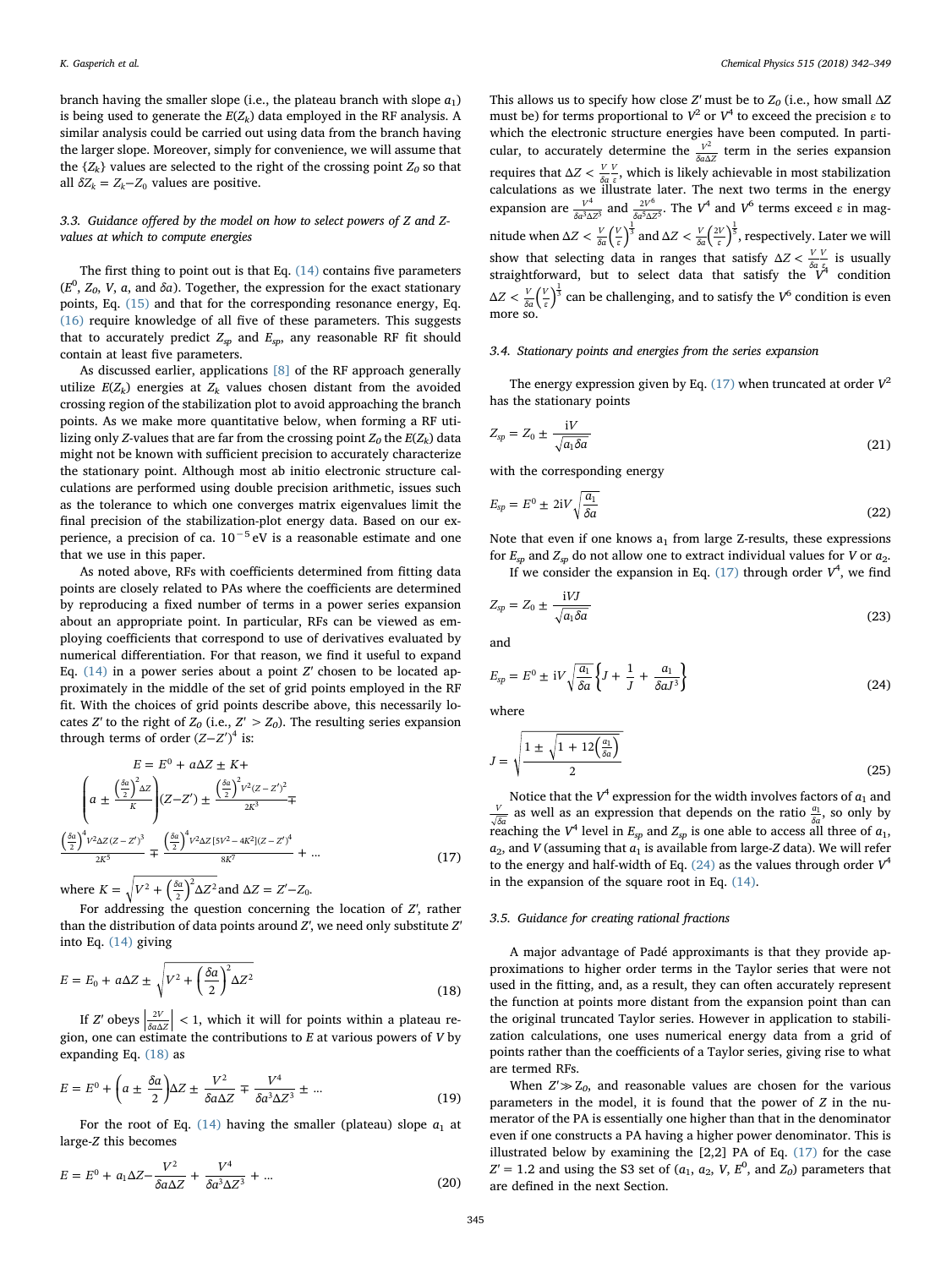$$
PA[2, 2] = \frac{1.727 - 5.069Z - 21.337Z^2}{1 - 5.334Z + 0.165x10^{-4}Z^2}
$$
\n(26)

Examination of this PA reveals that the coefficient of the  $Z^2$  term in the denominator is essentially 0, effectively reducing this to the [2,1] PA, which is reported along with the [1,1], and [3,2] PAs in the Supplementary Material. Similarly, the [3,3] PA is found to be essentially equivalent to the [3,2] PA. For this reason only  $[n + 1, n]$  RFs are considered in the subsequent discussion. We note that the conclusion about the power of Z in the numerator being one higher than that in the denominator would be altered were one or more of  $H_{11}$ ,  $H_{22}$ , or V to assume more complicated Z dependencies than assumed here. Another observation to make is that the large-Z slopes of the [2,1] and [3,2] PAs are very close to the exact value of 4.0. This shows that these low-order PAs provide accurate values for the  $a_1$  slope parameter of the model.

Using the exact energies of Eq. [\(14\)](#page-2-0) as numerical input, we will form  $[n + 1, n]$  RFs of the form

$$
RF_1 = \frac{n_0 + n_1 Z + n_2 Z^2}{1 + d_1 Z}
$$
 (27)

and

$$
RF_2 = \frac{n_0 + n_1 Z + n_2 Z^2 + n_3 Z^3}{1 + d_1 Z + d_2 Z^2}
$$
\n(28)

for the three sets of test data whose parameters are given in [Table 1](#page-4-0). The goal of this numerical experiment is to determine the choices of Zvalues for which the stationary points  $Z_{sp}$  and resonance energies of  $RF_1$ and RF<sub>2</sub> approach the  $V^2$  or  $V^4$  or exact values (of the model). Because RFs containing N parameters are designed to represent data better than Taylor series expansions containing  $N$  parameters, we do not expect  $RF<sub>1</sub>$ results to match  $V^2$  results or RF<sub>2</sub> to match  $V^4$ . However, because RF<sub>1</sub> contains four parameters, as does the  $V^2$ -level expansion of Eq. [\(19\)](#page-3-3), we expect the RF<sub>1</sub>- and  $V^2$ -level results to be similar. Likewise, because RF<sub>2</sub> contains six parameters while the  $V^4$ -level expansion of Eq. [\(19\)](#page-3-3) and the exact expression of Eq. [\(14\)](#page-2-0) contain only five parameters, we expect  $RF_2$  to be able to match or exceed the  $V^4$ -level results.

# 4. Comparing results of RF fits of model data to the exact,  $V^2$ , and  $V^4$  results

We created three sets of test data (labeled S1-S3) by inserting three choices of parameters ( $E^0$ ,  $Z_0$ ,  $a_1$ ,  $a_2$ , and V) into Eq. [\(14\).](#page-2-0) In all cases,  $E^0$ was taken to be 2.50 eV and  $Z_0$  was set equal to 0.200. The energy ranges and coupling strengths V are typical of low-energy electronic shape resonances in atoms and molecules. In [Table 1](#page-4-0), we list the V,  $a_1$ , and  $a_2$  parameters for each case and give where  $\delta Z$  equals  $\frac{V}{\delta a} \left( \frac{V}{\varepsilon} \right)$  $rac{1}{3}$  or  $\frac{V}{\delta a} \left( \frac{V}{\varepsilon} \right)$  with the energy-precision parameter  $\varepsilon$  set equal to 10<sup>-5</sup> eV.

The Z-values shown in the third column are the Z-value bounds beyond which the  $V^4$  contribution to the energy falls below  $\varepsilon$ . Those shown in the fourth column are the bounds beyond which the  $V^2$  contribution is below this same  $\varepsilon$ .

[Fig. 2](#page-4-1) depicts the exact solutions of Eq. [\(14\)](#page-2-0) for the S1 parameter set together with two sets of data points considered in the Supplemental Information. One set satisfies the  $V^4$  bound and the other does not. The figure also depicts the curves obtained from the  $RF<sub>1</sub>$  and  $RF<sub>2</sub>$  fits,

#### <span id="page-4-0"></span>Table 1

Description of the S1, S2 and S3 parameter sets and the upper limits for Z at the  $V^4$  and  $V^2$  levels for the model given by Eq. [\(14\)](#page-2-0).

| Test Case      | $V$ (eV); $a_1$ ; $a_2$ | $\frac{V}{\delta a} \left( \frac{V}{\varepsilon} \right)^{\frac{1}{3}} + Z_0 \varepsilon = 10^{-5} \text{eV} \quad \frac{V}{\delta a} \left( \frac{V}{\varepsilon} \right) + Z_0 \varepsilon = 10^{-5} \text{eV}$ |        |
|----------------|-------------------------|-------------------------------------------------------------------------------------------------------------------------------------------------------------------------------------------------------------------|--------|
| S1             | 0.1; 1; 10              | 0.439                                                                                                                                                                                                             | 111    |
| S <sub>2</sub> | 1.0; 1; 10              | 5.36                                                                                                                                                                                                              | 11,100 |
| S3             | 0.1; 4; 6               | 1.28                                                                                                                                                                                                              | 500    |

<span id="page-4-1"></span>

Fig. 2. Resonance model (Eq. [\(14\)](#page-2-0) with the S1 parameter set. The dashed green curves represent the exact energies. The circles denote the data points listed in Table S1-1, and the blue curves the RF1 fit to those points. The squares denote the data points listed in Table S1-3 and the orange curves are the RF2 fits to these points.

respectively.

For any value of  $\varepsilon$ , the range of acceptable Z-values is much broader if one only wants to assure that the  $V^2$  contribution exceeds  $\varepsilon$ . The very large values listed in the right column of [Table 1](#page-4-0) would likely never be realized in an ab initio stabilization plot since other avoided crossings would constrain Z to smaller values. For example, in [Fig. 1,](#page-1-0) the blue plateau region with energy near 0.45 eV exists only for Z-values between ca. 1 and 2 with the avoided crossing near  $Z = 2$  providing the upper limit to Z. On the other hand, the data in the third column in [Table 1](#page-4-0) suggest that one has to be careful in selecting Z-values if results accurate to  $V^4$  are required to characterize the resonance.

Let us now examine for these three data sets the performance of  $RF<sub>1</sub>$ and  $RF_2$  using various choices for Z-values at which the energies are computed. For comparison, we list in [Table 2](#page-4-2) the half-widths obtained using (i) Eqs. [\(22\) and \(24\)](#page-3-4) that result from expansions of the square root factor through orders  $V^2$  and  $V^4$ , respectively, and the exact values from Eq. [\(16\).](#page-2-2)

The primary differences among cases S1-S3 are as follows:

- 1. S1 produces a narrow resonance  $(\Gamma/2 = 0.07 \text{ eV})$  because it has both a small value for V and a large difference between  $a_1$  and  $a_2$ ;
- 2. S2 produces a broad resonance  $(\Gamma/2 = 0.70 \text{ eV})$  because it has a large value for V (it has the same values for  $a_1$  and  $a_2$  as in S1);
- 3. S3 produces a broad resonance (0.49 eV) not because it has a large value for V (it has the same value as in S1) but because its slopes  $a_1$ and  $a_2$  do not differ much.

Because case S3 displays the largest differences among the  $V^2$ ,  $V^4$ , and exact half-widths, it offers the best opportunity to highlight the interplay between the energy precision  $(\varepsilon)$  and the values of Z used to form the RF fit. For this reason, we will discuss case S3 in detail while placing analogous data for cases S1 and S2 in the Supplementary Material.

# 4.1. Results of  $[n + 1, n]$  RF fits for S3

We now determine the extent to which the stationary points and

#### <span id="page-4-2"></span>Table 2

Resonance half-widths (eV) sets for the model given by Eq. [\(14\)](#page-2-0) using the S1-S3 parameter sets defined in [Table 1](#page-4-0).

| <b>Test Case</b> | $V^2$ Half-width | $V^4$ Half-width | Exact Half-width |
|------------------|------------------|------------------|------------------|
| S1<br>S2         | 0.0667<br>0.6667 | 0.0697<br>0.6973 | 0.0703<br>0.7027 |
| S3               | 0.2828           | 0.3810           | 0.4899           |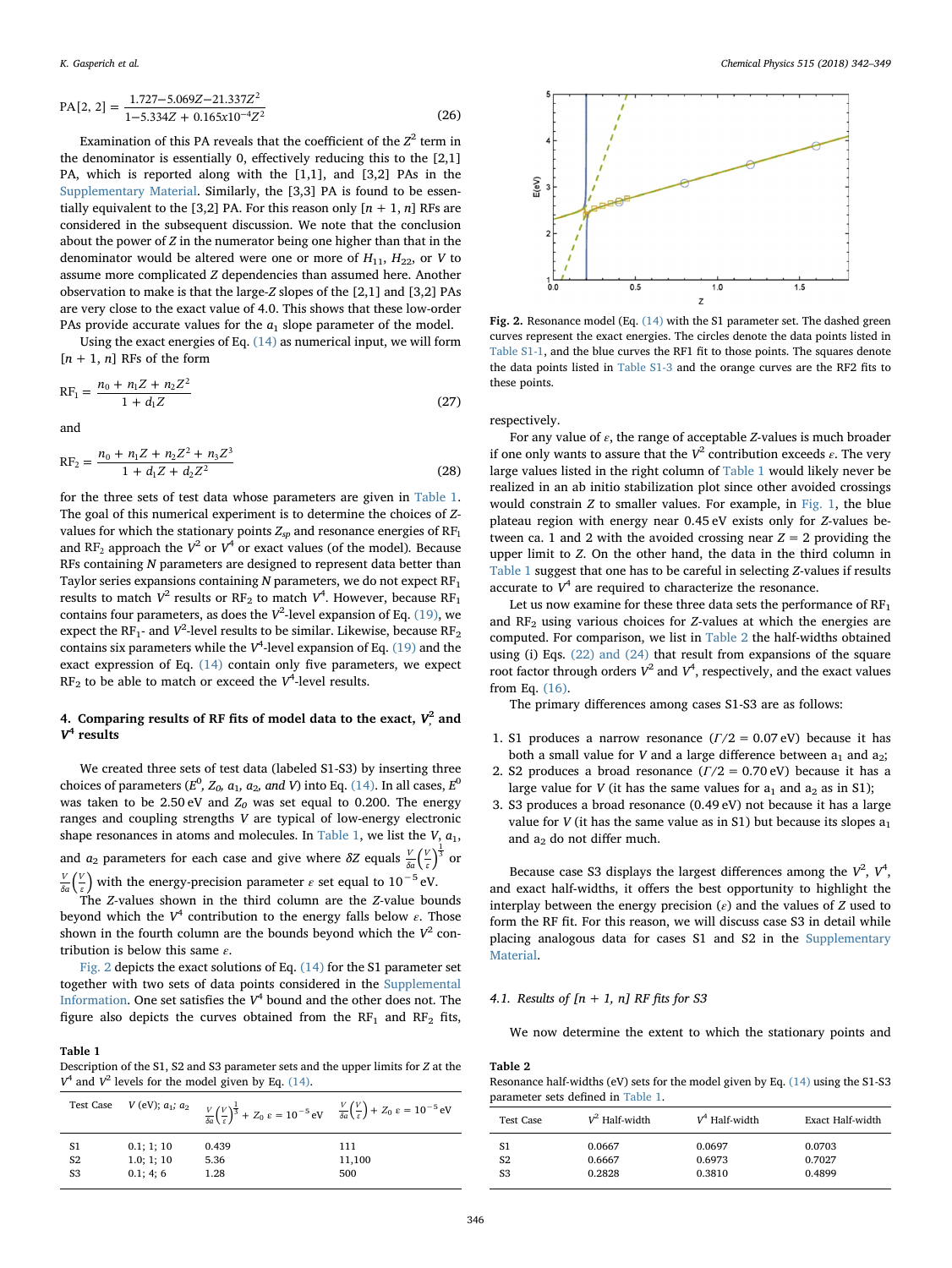#### <span id="page-5-0"></span>Table 3

 $Z_{sp}$  and  $E_{sp}$  (eV) from RF<sub>1</sub> fits to energy values at  $Z = 0.4$ , 0.8, 1.2, and 1.6 for the model described by Eq. [\(14\)](#page-2-0) with the S3 parameter set as a function of the energy precision  $\varepsilon$  (eV).

| £          | $Z_{\rm sn}$                   | $E_{sp}$                     |
|------------|--------------------------------|------------------------------|
| $10^{-5}$  | $0.175840862 - 0.0367804471$ i | $2.40399052 - 0.294207598$ i |
| $10^{-7}$  | $0.177067499 - 0.0366038349$ i | 2.40877481 - 0.292804475 i   |
| $10^{-12}$ | $0.17700637 - 0.036613091$ i   | 2.40853738 - 0.292877948 i   |

resonance energies obtained by fitting numerical data from Eq. [\(14\)](#page-2-0) to  $RF<sub>1</sub>$  do or do not reproduce the results of  $V<sup>2</sup>$  and the extent to which fitting numerical data to  $RF_2$  can yield stationary points and resonance energies close to those of  $V^4$ . In [Table 3](#page-5-0) we show the results of forming an  $RF_1$  using the four Z-values listed. From inspection of the stabilization plot (not shown), it was clear that  $Z = 1.6$  is well within the nearlinear region while  $Z = 0.4$  is in a region of significant curvature. The real and imaginary parts of the stationary point  $Z_{sp}$ , and the real and imaginary values of the resonance energy  $E_{sp}$  are indicated for three different choices of the precision  $(10^{-5}, 10^{-7},$  and  $10^{-12}$  eV) in the input data. In specifying the precision, we are indicating the number of figures retained to the right of the decimal point. Although in ab initio calculations the precision is likely to be limited to at most  $10^{-5}$  eV, for our model we also report results for precisions of  $10^{-7}$  and  $10^{-12}$  eV to illustrate how the results would evolve if one had more precise data.

From [Table 1](#page-4-0) it is seen that the  $V^2$  and  $V^4$  bounds for this case occur at  $Z = 500$  and 1.28 (for  $\varepsilon = 10^{-5}$  eV). Because all four of the Z-values employed lie well within the  $V^2$  bound, it is no surprise that the halfwidths obtained at the three precision levels considered are very close to the  $V^2$  value 0.2828 eV listed in [Table 2.](#page-4-2) Although the [2,1] RF<sub>1</sub> fit does not yield an accurate value for the half-width, it does provide an accurate  $a_1$  (4.0 as we pointed out earlier) and reasonably accurate values for  $Z_0$  (0.18 compared to the exact 0.20) and  $E^0$  (2.4 eV compared to the exact 2.5 eV).

In [Table 4](#page-5-1) we show the results of forming  $RF_2$  (i.e., [3,2]) fits for the S3 parameter set using six Z-values ranging from 0.4 to 1.4; again, the smaller Z-values lie in the curved region of the stabilization plot while the larger Z-values lie in the near-linear portion of the stabilization plot.

Earlier we noted that the  $V^4$  bound for a precision of 10<sup>-5</sup> eV is 1.28. We see that even though five of the six Z-values used in forming this  $RF_2$  fit are below 1.28, the half-width obtained using data points at the 10<sup>-5</sup> precision level is essentially the same as the RF<sub>1</sub> ( $V^2$ ) value. Even using [4,3], [5,4], or [6,5] RF fits with the above five Z-values below 1.28 together with additional Z-values above 1.28, at a precision of  $10^{-5}$  eV, the same  $V^2$  level half-width was obtained. This shows that it is not the level of the RF but the values of  $Z$  that prevent RF<sub>2</sub> from doing better than  $V^2$  level with data at a precision of 10<sup>-5</sup> eV. It also shows that one needs to have all six of the Z-values below or very near to the V<sup>4</sup> bound because when the precision is increased to  $10^{-7}$  eV (where the  $V^4$  bound is  $Z = 5.20$ ), a half-width significantly better than the  $V^4$  value (0.38 eV) and close to the exact value (0.49 eV) is achieved.

The inability of [3,2] (or higher) fits to achieve half-widths close to (or better than as one might expect for RF fits) the  $V^4$  value with only five of six Z-values below the  $V^4$  bound and using data at 10<sup>-5</sup> precision

#### <span id="page-5-1"></span>Table 4

 $Z_{sp}$  and  $E_{sp}$  (eV) from RF<sub>2</sub> fits to energy values at  $Z = 0.4, 0.6, 0.8, 1.0, 1.2,$  and 1.4 for the model described by Eq. [\(14\)](#page-2-0) with the S3 parameter set as a function of the energy precision ε (eV).

|                                      | $Z_{\rm sp}$                                                                                    | $E_{SD}$                                                                                  |
|--------------------------------------|-------------------------------------------------------------------------------------------------|-------------------------------------------------------------------------------------------|
| $10^{-5}$<br>$10^{-7}$<br>$10^{-12}$ | $0.185646153 - 0.0358910308$ i<br>0.185462414 - 0.0779571285 i<br>$0.188780918 - 0.076937987$ i | 2.44266485 - 0.28711605 i<br>$2.45378066 - 0.430534863$ i<br>$2.46415775 - 0.426152109$ i |

raises the issue that we address in the next Section — namely, how to improve on the choice of Z-values by using results from the RF fits to estimate the  $V^2$  and  $V^4$  bounds and to use these results to form more accurate fits.

4.2. How to improve the choice of Z-values to create better  $[n + 1, n]$  RF<sub>n</sub> fits

As noted earlier, not all of the Z-values used to form the [3,2] and higher RF fits whose results are shown in [Table 4](#page-5-1) are below the  $V^4$ bound for an energy precisions of  $\varepsilon = 10^{-5}$  eV. Moreover, any [n + 1, n] fit we tried using five Z-values below the  $V^4$  bound did not improve the situation. This suggests that we need to focus on placing at least six data points at or below the  $V^4$  bound. In the case of the S3 example, we know ahead of time where this bound is because we know the values of V and  $\delta a$ , and, as we showed earlier, these two quantities cannot be obtained from the results of the [2,1] fit. Because the [3,2] fit shown above did not improve on the [2,1] level half-width at a precision of  $10^{-5}$  eV, we cannot use the results of this [3,2] fit to obtain these parameters. However, there are two routes through which an estimate of the  $V^4$  bound can be made as we now demonstrate.

We know that a  $[2,1]$  (i.e.,  $RF_1$ ) fit using four Z-values within the wide range below the  $V^2$  bound should be capable of yielding reasonable values for  $a_1$ ,  $Z_0$ ,  $E^0$ , and  $V^2/\delta a$ . The value of  $a_1$  is easily obtained from the slope at large Z, which for the [2,1] RF is 4.0. Knowing  $a_1$ ,  $V^2$ / δ*a* can be obtained from the  $V^2$  expression for the half-width  $2\sqrt{\frac{V^2a_1}{δa}}$ . Using the  $[2,1]$  results shown in [Table 3](#page-5-0) (at any of the levels of precision as they are all essentially the same), we can offer the following estimates:  $Z_0 = 0.18$ ,  $E^0 = 2.4$  eV, and  $4a_1V^2/\delta a = (0.29 \text{ eV})^2$ , hence  $V^2/\delta a = 5.3 \times 10^{-3}$  eV. However, we need one more piece of information  $(a_2)$  to estimate the  $V^4$  and  $V^2$  bounds.

If one has sufficient knowledge about the slope of the other diabatic state's energy far from  $Z_0$ , one can use that value as  $a_2$  and the [2,1] value of  $\frac{V^2}{\delta a}$  $\frac{2}{a}$  plus  $a_1$  obtained from the large-Z slope to estimate the  $V^4$ bound as  $\delta Z = \frac{V}{\delta a} \left( \frac{V}{\varepsilon} \right)$  $\frac{1}{3}$ . This route is the most straightforward and should be followed if a reasonable estimate of  $a_2$  is available. However, in the absence of direct knowledge of  $a_2$ , another route must be found.

The fact that the [3,2] RF described in [Table 4](#page-5-1) as well as results from [4,3] and higher RFs using the Z-values in [Table 5](#page-5-2) and higher Zvalues did not improve the results suggests that one or more of the Zvalues used are above the  $V^4$  bound. We therefore replaced the six Zvalues whose [3,2] results are shown in [Table 4](#page-5-1) by six new values ranging from  $Z = 0.25{\text -}1.00$ . Doing so produced a new [3,2] RF<sub>2</sub> fit the results of which are shown in [Table 5.](#page-5-2)

The first thing to notice is that the half-width obtained at a precision of 10−<sup>5</sup> eV has moved from 0.29 eV (see [Table 4\)](#page-5-1) to 0.49 eV, close to the exact value. Even when we reduced the precision to  $10^{-3}$  or  $10^{-4}$  eV, the half-width changed significantly from the  $V^2$  value of 0.29 eV. The good agreement between the width calculated using data at the 10−<sup>5</sup> precision level and the exact value for the width is partially fortuitous, as seen by the sizable error in the location of the stationary point and in the calculated position of the resonance. Indeed, as shown in [Table 5,](#page-5-2) the half-width drops down to about 0.44 when calculated

#### <span id="page-5-2"></span>Table 5

 $Z_{sp}$  and  $E_{sp}$  (eV) from RF<sub>2</sub> fits to energy values at  $Z = 0.25, 0.40, 0.55, 0.70,$ 0.85, and 1.00 for the model described by Eq.  $(14)$  with the S3 parameter set as a function of the energy precision  $\varepsilon$  (eV).

| £          | $Z_{\rm sp}$                   | $E_{SD}$                   |
|------------|--------------------------------|----------------------------|
| $10^{-3}$  | $0.123918560 - 0.0481745490$ i | 2.20867287 - 0.384156255 i |
| $10^{-4}$  | $0.147948561 - 0.0406098407$ i | 2.29477962 - 0.324741394 i |
| $10^{-5}$  | $0.128442525 - 0.0851233013$ i | 2.27808877 - 0.489209000 i |
| $10^{-7}$  | 0.177648487 - 0.0797605779 i   | 2.42936543 - 0.439177037 i |
| $10^{-10}$ | $0.177045193 - 0.0803243612$ i | 2.42773751 - 0.441438257 i |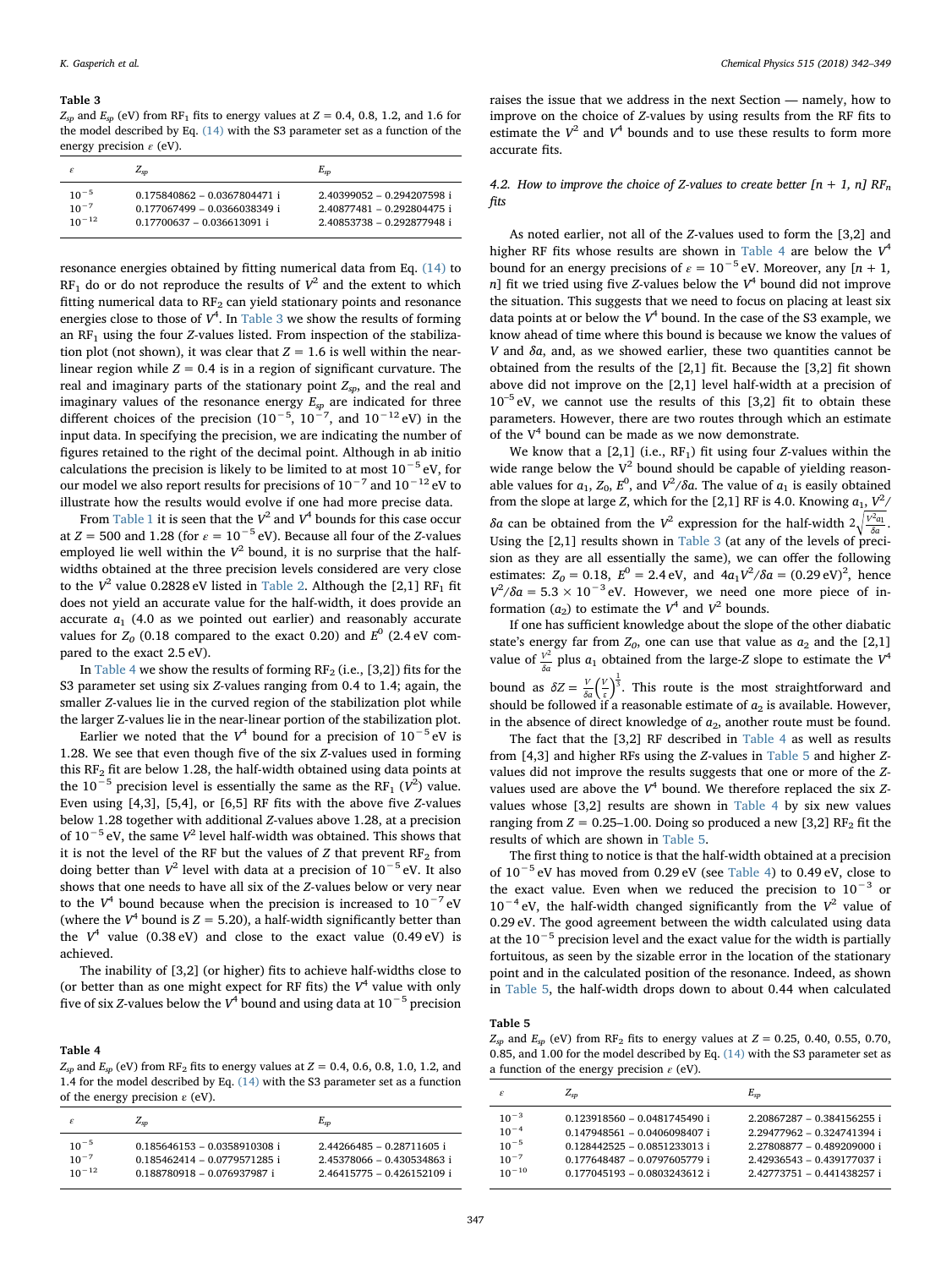using [3,2] fits at higher precision values. This indicates that for the S3 model one needs to accurately characterize contributions higher than  $V<sup>4</sup>$  to the energy in order to accurately characterize the resonance. Indeed [4,3] and [5,4] RF fits using appropriately placed Z-values and sufficiently high precision gave half-widths near the exact value of 0.49 eV.

Seeing that placing six Z-values sufficiently low causes the new [3,2] RF to produce a half-width significantly different from that of the [2,1] RF, we now use the ratio of the new [3,2] and [2,1] half-widths to estimate the  $V^2$  and  $V^4$  bounds and to then verify whether at least six data points fall below or near to the  $V^4$  bound. To do so, we note that the exact half-width of the model is  $2\sqrt{\frac{V^2 a_1 a_2}{\delta a^2}}$ , so the ratio of the exact half-width to the [2,1] value should be  $\sqrt{\frac{a_2}{\delta a}}$ . Taking the [3,2] half-width of 0.44–0.49 eV obtained using the new set of data points as an estimate to the exact value and using 0.29 eV as the [2,1] half-width gives  $\frac{a_2}{\delta a}$  = 2. 3–2. 9, which allows us to solve for  $a_2$  = 6. 1–6. 9, so we esti- $\delta a$  = 2.1–2.9. Finally, using  $V^2/\delta a = 5.3 \times 10^{-3}$ , we obtain  $V = 0.11 - 0.12$  eV.

We can now make use of these approximations to  $a_1$ ,  $a_2$ , and V, to estimate the  $V^2$  and  $V^4$  bounds, which can then be used to improve upon the choice of Z-values used to verify the validity of the new [3,2] or to create higher RF fits. For example, assuming that we have energy data whose variation is precise to  $\varepsilon = 10^{-5}$  eV, we estimate these bounds to be (using the average of the parameter estimates given above, i.e.,  $V = 0.115$  eV and  $\delta a = 2.5$ ), we obtain  $\delta Z = \frac{V^2}{\epsilon \delta a} = 529$  $\frac{a}{b}$  = 529 (the exact value is 500), and  $\delta Z = \frac{V}{\delta a} \left( \frac{V}{\varepsilon} \right)^{\frac{1}{3}} = 1.04$  $\frac{1}{3}$  = 1. 04 (the exact value is 1.28). This suggests that the Z-values used to form the new [3,2] fit do lie below the  $V^4$ bound. As commented on earlier, the  $V^2$  bound is likely irrelevant in real stabilization calculations as additional avoided crossings will limit the scaling parameter; however, this path does offer a route for estimating the more important  $V^4$  bound.

This process allows us to be confident that the final six lowest Zvalues in [Table 5](#page-5-2) used to form the [3,2] and higher RF fits were located in a manner that allowed us to obtain  $V^4$  quality (or higher) resonance energies and widths. It used information from the [2,1], [3,2], and higher fits obtained using Z-values some of which were above the  $V^4$ bound to guide us toward using lower Z-values for an improved [3,2] fit. This resulted in a new [3,2] fit of sufficient accuracy to generate an estimated  $V^4$  bound to offer valuable guidance about where to choose Zvalues for forming a subsequent series of higher order RF fits.

In the Supplementary Material we present analogous discussions of how to find appropriate Z-values for forming [2,1] and [3,2] RFs for the S1 and S2 cases. As the reader will see, in the S2 case it became clear that one should not locate all of the Z-values too far below the  $V^4$  bound for either the [3,2] or the [2,1] RF because doing so can cause the evaluation of the  $a_1$  slope parameter to fail; one needs at least one data point in the nearly-linear region of the stabilization plot.

# 5. Conclusions and suggestions for application to ab initio stabilization plot data

A five-parameter model of a stabilization graph which is based on two diabatic states undergoing an avoided crossing, is used to generate test data (energy vs. a scaling parameter Z) for creating RF approximants. Our analysis allowed us to conclude that:

1. when forming a  $RF_1$  approximant to achieve results accurate to order  $V^2$ , one needs to use four (or more, if least squares fitting to determine parameters) data points below  $Z = Z_0 + \frac{V V}{\delta a \epsilon}$  where the second order contribution to the energy falls below the precision  $\varepsilon$  to which the energies are known ( $\varepsilon$  of ca. 10<sup>-5</sup> eV range was assumed), but it is also important to include at least one point in the quasilinear portion of the stabilization plot to extract the  $a_1$  slope parameter;

2. when forming a  $RF_2$  approximant to achieve results accurate to order  $V^4$ , one needs to use six (or more, if least squares fitting to determine parameters) data points below or very near  $Z_0 + \frac{V}{\delta a} \left( \frac{V}{\varepsilon} \right)$ 1 3 beyond which the fourth order contributions fall below  $\varepsilon$ , but again it is important to include at least one point in the quasi-linear region to extract  $a_1$ .

We also note that stabilization graphs for real molecular resonances often require fits with eight or more parameters to extract an accurate value of the resonance width [\[15\]](#page-7-12). This indicates the importance of higher-order V-dependence than  $V^4$ , which would force one to select data points even closer  $Z_0$  than  $Z_0 + \frac{V}{\delta a} \left(\frac{V}{\varepsilon}\right)$  $\frac{1}{3}$ . For example, if terms of the order  $V^6$  were important, one would have to choose points at or below  $Z_0 + \frac{V}{\delta a} \left(\frac{2V}{\varepsilon}\right)^{\frac{1}{5}}$ , which would be  $Z = 0.28$ , 1.48, and 0.56 for S1, S2, and S3, respectively. In our opinion, these facts argue in favor of using the QE-type methods rather than RFs that emphasize the quasilinear large-Z regions of stabilization graphs.

Based on these observations, we suggest a strategy to use in constructing a  $[n + 1, n]$  RF representation of data on a single branch of a stabilization plot involving ab initio data in a manner that begins with first identifying a quasi-linear plateau region. For such cases, one generally does not know ahead of time how to select points optimal for accurately determining the metastable state's energy and width because one does not know how close to the more curved region of the stabilization plot one must characterize to achieve results of reasonable accuracy. However, the results obtained here can provide guidance if the ab initio stabilization plot displays two essential features that our model relies upon- (i) a portion that varies approximately linearly with Z at large-Z (described in our model by the terms  $E^0 + a_1(Z - Z_0)$ ) and (ii) a part (arising in our model from the term  $\pm \sqrt{V^2 + \left[\frac{\delta a}{2}(Z - Z_0)\right]^2}$ with curvature that increases in magnitude as Z moves closer to the avoided-crossing point  $Z_0$ .

For a stabilization plot that shows these characteristics, we suggest the following pathway can allow one to confidently evaluate the reliability of a RF and of the location of its data points.

- i. First, one should search the energy data set for a region sufficiently far from  $Z_0$  for which the energy varies approximately linearly with Z. The slope in this region can be associated with  $a_1$  of our model. We suggest looking at our discussion of the S2 case in the Supplementary Material where our first choice of Z-values did not meet this criterion, and consequently, reasonable values of the resonance parameters did not result.
- ii. Then, one should examine the data set at smaller Z-values until finding a region where the data begin to deviate significantly from the near-linear form found in step i. Using at least one data point in the near-linear region and the remaining data points in the region of significant curvature, one can form a  $RF<sub>1</sub>$  approximant.
- iii. Since the stationary points of  $RF_1$  are expected to occur near the  $V^2$ value of  $Z_{sp} = Z_0 \pm \frac{W}{\sqrt{a_1 \delta a}}$  where the complex energy is  $E_{sp} = E^0 \pm 2iV \sqrt{\frac{a_1}{\delta a}}$  , one can use  $Z_{sp}$  and  $E_{sp}$  to estimate three more model-system parameters (with  $a_1$  having been estimated from the near-linear region's slope)

$$
\frac{V^2}{\delta a} = a_1 (Im(Z_{sp}))^2; \tag{29}
$$

$$
E^0 = \text{Re}(E_{sp});\tag{30}
$$

and

$$
Z_0 = \text{Re}(Z_{sp}) \tag{31}
$$

This knowledge then allows one to compute  $Z = Z_0 + \frac{V V}{\delta a \epsilon}$ , which